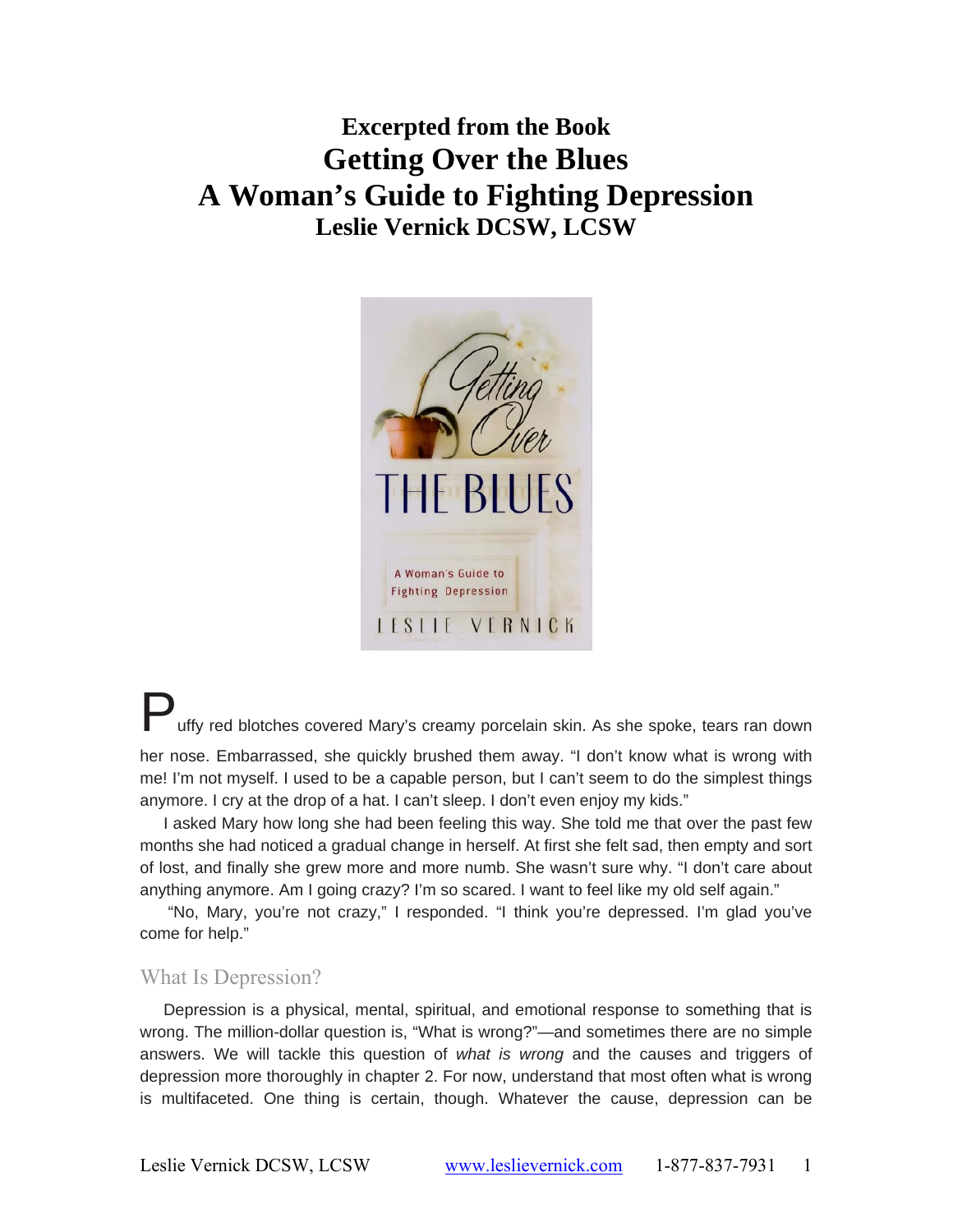devastating and impacts our whole person, as well as those we love.

Once Mary understands that the symptoms she experiences have a name—major depression—it is crucial that she also takes the time to decipher what her depression is telling her. If she doesn't give her symptoms the attention they deserve, she will not be able to identify the underlying problem(s), learn the skills, or make the changes she needs to make that will allow her to be less vulnerable to depressive episodes in the future.

First, let's look at the symptoms of depression.

# How Do I Know I Am Depressed?

For many women, depression is a generic word we use to describe how we feel when we're down in the dumps, stressed-out, overwhelmed, hurt, or sad. Many of us have had bad days or even a bad couple of days, but then we start to feel better and our *depressed mood*  passes. Those who lean toward a melancholy temperament or struggle with bouts of depressed feelings for a few days will benefit greatly from reading this book and practicing the exercises in it. Doing so can help you prevent your symptoms from becoming more severe or lasting longer.

Unfortunately, there are no blood tests to determine if you are depressed. Below is a general checklist of the physical, emotional, mental, and spiritual manifestations of depression that most physicians and mental health professionals would use to determine if a person was clinically depressed. As you read through all the symptoms below, place a check mark next to the symptoms that describe you. If you are averse to writing directly in your book, make a photocopy of this page and the next page to mark.

#### **Physical Symptoms of Depression:**

- $\Box$  Chronic aches and pains that are not explained by other medical conditions
- $\Box$  Sleep disturbances (waking early, insomnia, extreme fatigue)
- $\Box$  Not taking care of your appearance like you used to
- $\Box$  Eating disturbances (excessive overeating, loss of appetite and weight)
- $\Box$  Loss of sexual interest
- $\Box$  Low energy, feeling of heaviness, lethargy, slowed speech

#### **Emotional Symptoms of Depression**

- $\Box$  Feeling guilty
- $\Box$  Feeling worthless and undeserving of anything good
- $\Box$  Feeling disappointed in oneself
- $\Box$  Feeling sad for no apparent reason, excessive crying
- $\Box$  Feeling numb, like the plug has been pulled out and there is no "life" in you
- $\Box$  Loss of interest in things previously enjoyed
- $\Box$  Feeling hopeless or pessimistic about the future
- Irritability, restlessness, agitation
- $\Box$ Anxiety, possibly with panic symptoms

#### **Mental Symptoms of Depression**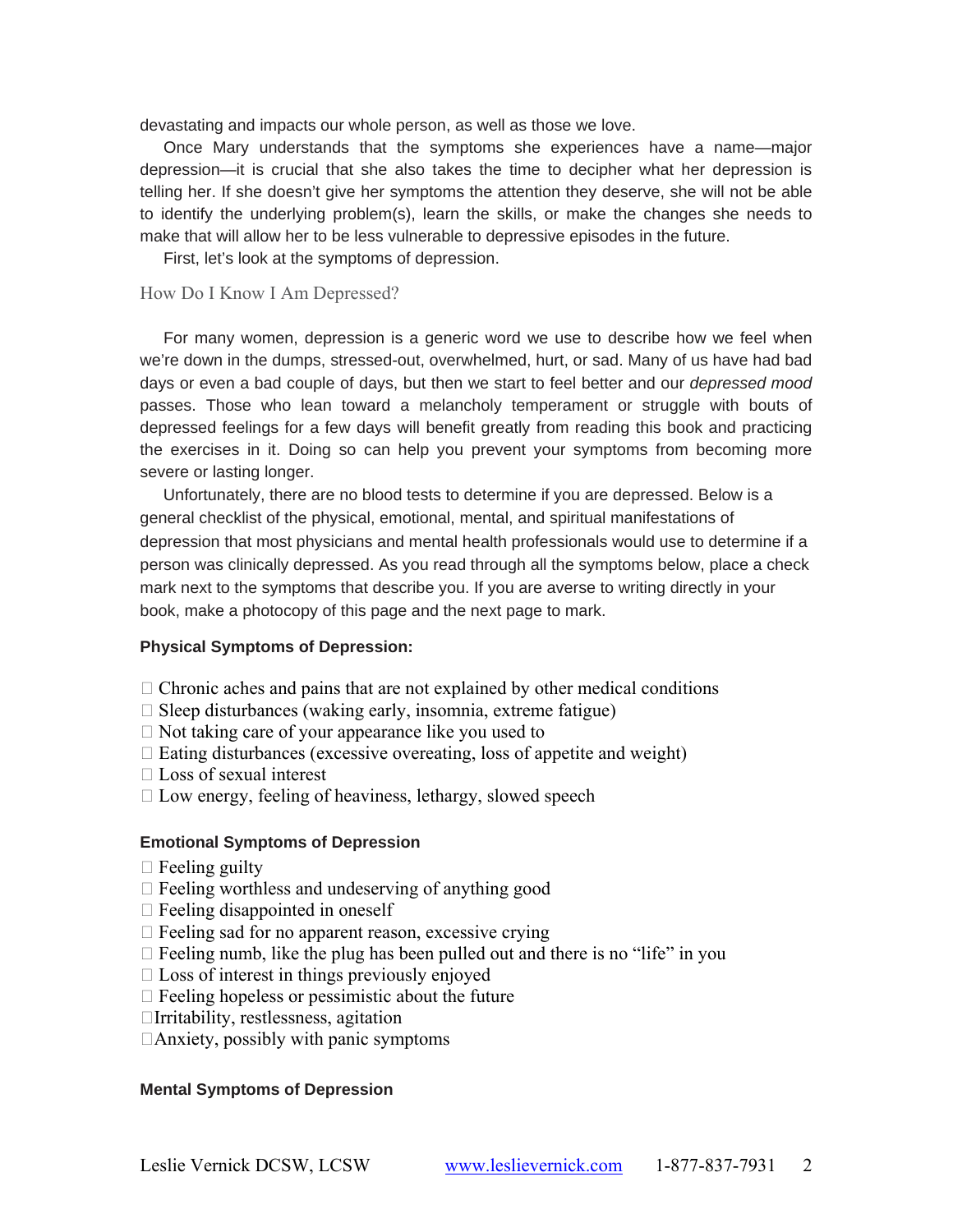- $\Box$  Inability to concentrate
- $\Box$  Can't make decisions like you used to
- $\Box$  Recurrent thoughts of death and/or suicide
- $\Box$  Difficulty thinking and remembering
- $\Box$  Negative view of self, others, and life
- □ Attitude of "it doesn't matter" and "I don't matter"

## **Spiritual Symptoms of Depression**

- $\Box$  Morbid pre-occupation with faults, failures
- $\Box$  Excessive guilt, with no relief through prayer and forgiveness
- □ Hopelessness
- Feeling abandoned or rejected by God
- $\Box$  Lack of meaning or purpose in life; sense of emptiness
- $\Box$  Loss of interest in spiritual things that were once meaningful (prayer, Bible reading,

church, worship, and/or Christian music)

# **Relational Symptoms of Depression**

Withdrawal from friends, church, work colleagues, and family

Now that you have checked all the symptoms that apply to you, go back over your check marks and evaluate whether you experience each checked symptom in a mild, moderate, or severe way. Write your answer down next to your check mark. As you do this, also note about how long you have had each symptom. Has it been a few days? Weeks? Months? Years?

Here's an example:

 $\Box$  Withdrawal from friends, church, work colleagues, and family

Feeling worthless and undeserving of anything good—*moderate intensity, felt this way all my life* 

After you have finished, step back and take a big picture perspective. Look at how many symptoms you checked, how severe your symptoms are, and how long they have lasted. Are your check marks more densely clustered in one category over another? Evaluating your symptoms and answering these questions are important keys that can begin to unlock the mystery of your depression. Your unique responses begin to give you some clues as to what might be wrong.

Every symptom will not apply to everyone, even if you are seriously depressed. You may only have a few of these symptoms and still be depressed, especially if your symptoms have persisted longer than two weeks and are moderate to severe. If you answered yes to some of the questions and your symptoms have lasted longer than two weeks, I highly recommend that you make an appointment to see a Christian counselor for a professional opinion. You may also want to take a confidential depression screening test online through The National